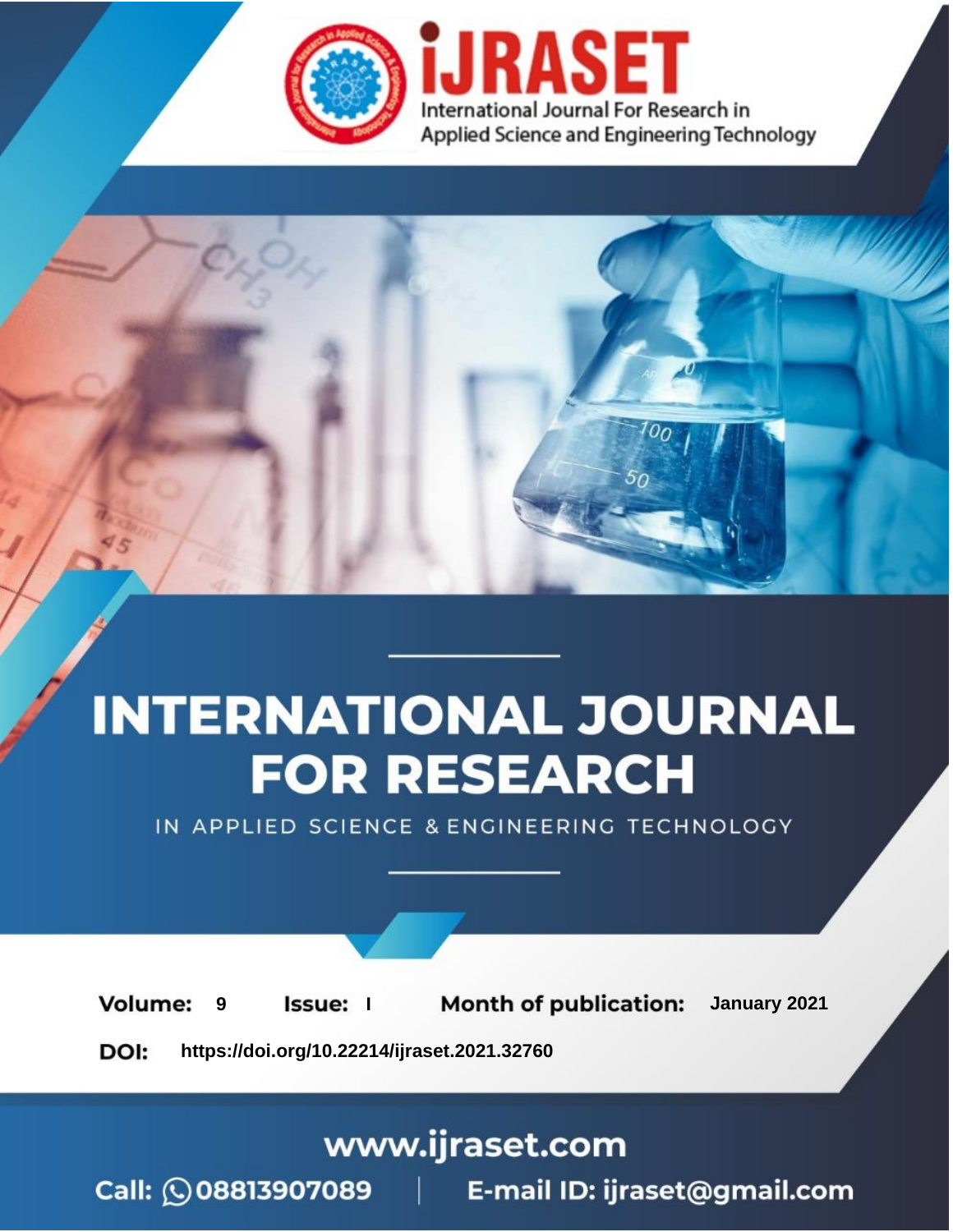

# **Stock Price Prediction using LSTM Model and Dash**

Anjali Sunil

*Department of Computer Science and Engineering, APJ Abdul Kalam Technological University*

*Abstract: Stock market is a place where you can buy and sell shares for publicly listed companies. Stocks which are also known as equities represent the ownership in the company. Stock exchange is the mediator that allow buying and selling of shares. Stock market prediction is the act of trying to determine future value of a company stock.*

*Stock market prediction is made possible with the help of machine learning. It allows you to analyze and predict the future values of company stocks. Most of the stock prediction techniques make use of linear regression model of machine learning. It is simple and easy to handle, but the main limitation of linear regression is that, linear regression is the assumption of linearity between the dependent and independent variables which can be incorrect many times. Also it is very sensitive to the outliers and cause over-fitting of the data.*

*This project is about the prediction of the stock market price by using the LSTM model which will overcome the limitation of the method that is implemented using the linear regression. Along with plotting the graphical representation using LSTM model, I also built a dashboard in this project to analyse the stock. By using dash it is possible to view the graphical analysis of the stock market which will be very effective*

*Keywords: Stock market, LSTM model, Dash, Machine learning, Python*

#### **I. INTRODUCTION**

The stock market is defined to be the collection of markets and exchanges where regular activities of buying and selling of shares of publicly-held companies take place. It is a place where shares of pubic listed companies are traded. The primary market is the place where companies float shares to the general public in an initial public offering (IPO). This is done to raise capital.

People mainly buy the stocks in the expectation that their price may rise in the future. But there is always an uncertainty in the stock market due to which people is not willing to invest their money in the stock markets. Thus we need a technique which can predict the stock market prices, so that people can invest their money in the best stocks.

The project is about the prediction of the stock market price using LSTM model and also uses dash to visualize stock market analysis which include the actual price and predicted price as a web application.

LSTM is the Long Short Term Memory. LSTM are the type of recurrent neural network for learning long term dependencies. It is mainly used for processing and predicting on the basis of time series data. LSTM mainly have a chain like structure. Instead of having a single neural network layer, there are four interacting layers communicating with each other in a very special way. Working of LSTM mainly consists of four steps:

- *1)* First step in the LSTM is to identify the information that are not required and will be thrown away from the cell state. This decision is made by a sigmoid layer. This layer is also called forget gate layer.
- *2)* The next step is to decide what new information we are going to store in cell state. Key to the LSTM is the cell state. This mainly consists of two steps:
- *a)* The sigmoid layer called input gate layer decides which values will be updated.
- *b)* tanh layer creates a vector of new candidate values that could be added to that state. tanh function is a squashing function which means it converts the value into between the range -1 and +1.
- *3*) Now we will update old cell state Ct-1 into the new cell state Ct. first we multiply old state Ct-1 by ft, forgetting the things we decided to forget earlier. Then we add it<sup>\*</sup>Ct. This is the new candidate value and it is scaled by how much we decided to update each state value.
- *4)* We will run a sigmoid layer which decides what part of cell state we are going to output. Then we put the cell state through tanh and multiply it by the output of sigmoid state, so we can output only the parts we decided to output.

Dash is a wonderful library framework allowing python to build interactive web application dashboards. Layout of dash consists of all HTML contents. To implement dash we need to install dash components.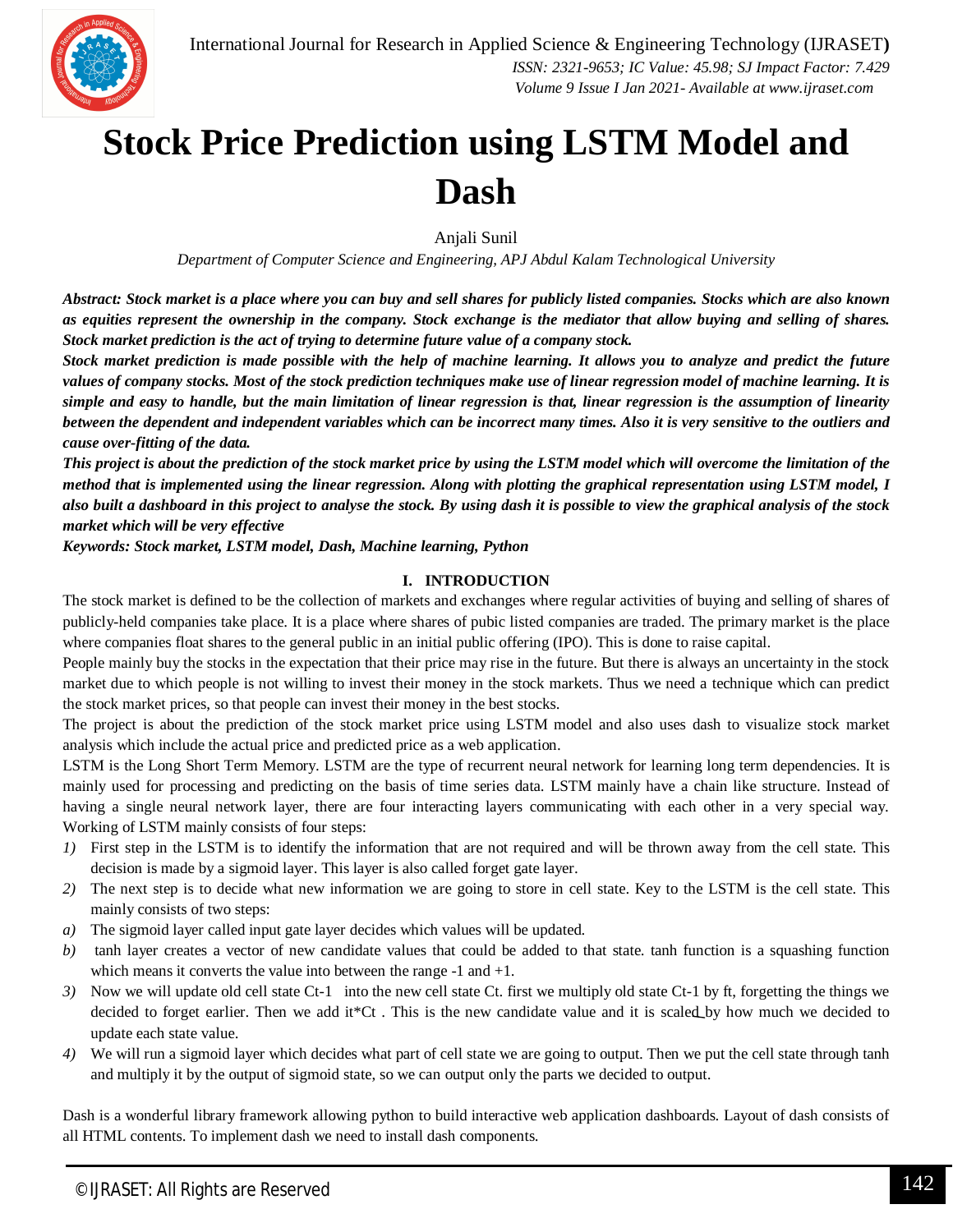International Journal for Research in Applied Science & Engineering Technology (IJRASET**)**



 *ISSN: 2321-9653; IC Value: 45.98; SJ Impact Factor: 7.429 Volume 9 Issue I Jan 2021- Available at www.ijraset.com*

### **II. LITERATURE SURVEY**

In [1] stock market price prediction using the SVM model is explained. Data preprocessing is the one the important step in this paper. This paper was proposed in order to overcome the disadvantage of one of the traditional machine learning method, back propagation. The main aim of the paper is to output the best stock price prediction value. The paper mainly tries to bring out the wide advantages of the random forest and support vector machine (SVM). These are the topics in the machine learning. Researchers in the various fields are having a great interest in doing research on the topic stock market price prediction. Machine learning is one of the best approaches that are used in the various fields. It has a wide range of applications and is also used in the field of the prediction.

In the stock market price prediction also the machine learning is having an important and a major role. In [2] stock market price prediction using SVM and reinforcement learning is used. Here instead of taking a local dataset, dataset of the global stock market is used. The paper makes use of global data set. In [3] various machine learning techniques that can be used for the prediction of the stock market are explained.

It is a comparison of the various machine learning techniques. Support vector machines, linear regression, prediction using decision stumps, expert weighting and online weighting are the techniques that are discussed in the paper. Advantages and the disadvantages of each of these methods are described in the paper. [4] uses the linear regression method, which is one of the machine learning algorithm to predict the future stock prices.

Various open source libraries and preexisting algorithms are used to make the unpredictable format into predictable. [5] proposes trained traditional machine learning algorithm. Along with that trained deep learning methods are also proposed. News sentiments and historical prices are the two data sources that are considered in the paper. Tick data and news data of ten years were collected. After selecting data source, data preprocessing step need to be implemented. After data preprocessing, it is needed to align news with tick data and then feature generation is done. Minimum, maximum, average and standard deviation are the features that are considered in the paper. After feature extraction data normalization is done.

#### **III.PROPOSED SYSTEM**

The stock price prediction using LSTM and dash consist of following stages:

- *1) Raw Data:* As a first step we need to collect the required data sets in order to train our model. Historical stock data is collected. Historical stock data is the data that obtained in the previous year. This is used for the comparison purpose. And this data is used for the prediction of stock prices in the future. As an initialization we use the libraries like numpy, matplotlib, pandas, keras etc. Numpy helps to apply mathematical functions and operations to the array. Matplotlib is used for the visualization purpose. Pandas library is used as data analysis and manipulation tool. It takes the data as CSV and then creates a data frame.
- *2) Data Preprocessing:* The preprocessing stage involves data discretization, data transformation, data cleaning and data integration. After the data set is transformed into a clean dataset, dataset is divided into training and testing sets for the evaluation purpose.
- *3) Feature Extraction:* In feature extraction layer the features that fed in to the neural network are chosen. Here dropout is used which is a regularization technique for reducing over-fitting in neural networks.
- *4) Train Neural Network:* In this stage, data is fed into the neural network and trained for prediction and for assigning random biases and weights.
- *5) Optimizer:* Optimizer is used for the compiling purpose. The type of optimizer used can greatly affect how fast the algorithm converges to minimum value. Here we have chosen to use Adam optimizer. The Adam optimizer combines the perks of two optimizers: ADAgrad and RMSprop. In the ADAgrad learning rate is calculated based on past gradient that that have been computed for each parameter. RMSprop considers fixing the diminishing learning rate by only using a certain number of certain gradients. Adam is the adaptive movement estimation. It is another method that computes the adaptive learning rates for each parameter based on its past gradients.
- *6) Output Generation:* In this layer, output value generated by the output later of the RNN is compared with the target value. The error or the difference between the target and the obtained output is minimized by using back propagation algorithm.
- *7) Visualization:* A rolling analysis of a time series model is often used to assess the stability of the model over time. When analyzing financial statistic data employing a statistical model, a key assumption is that the parameters of the model are constant over time.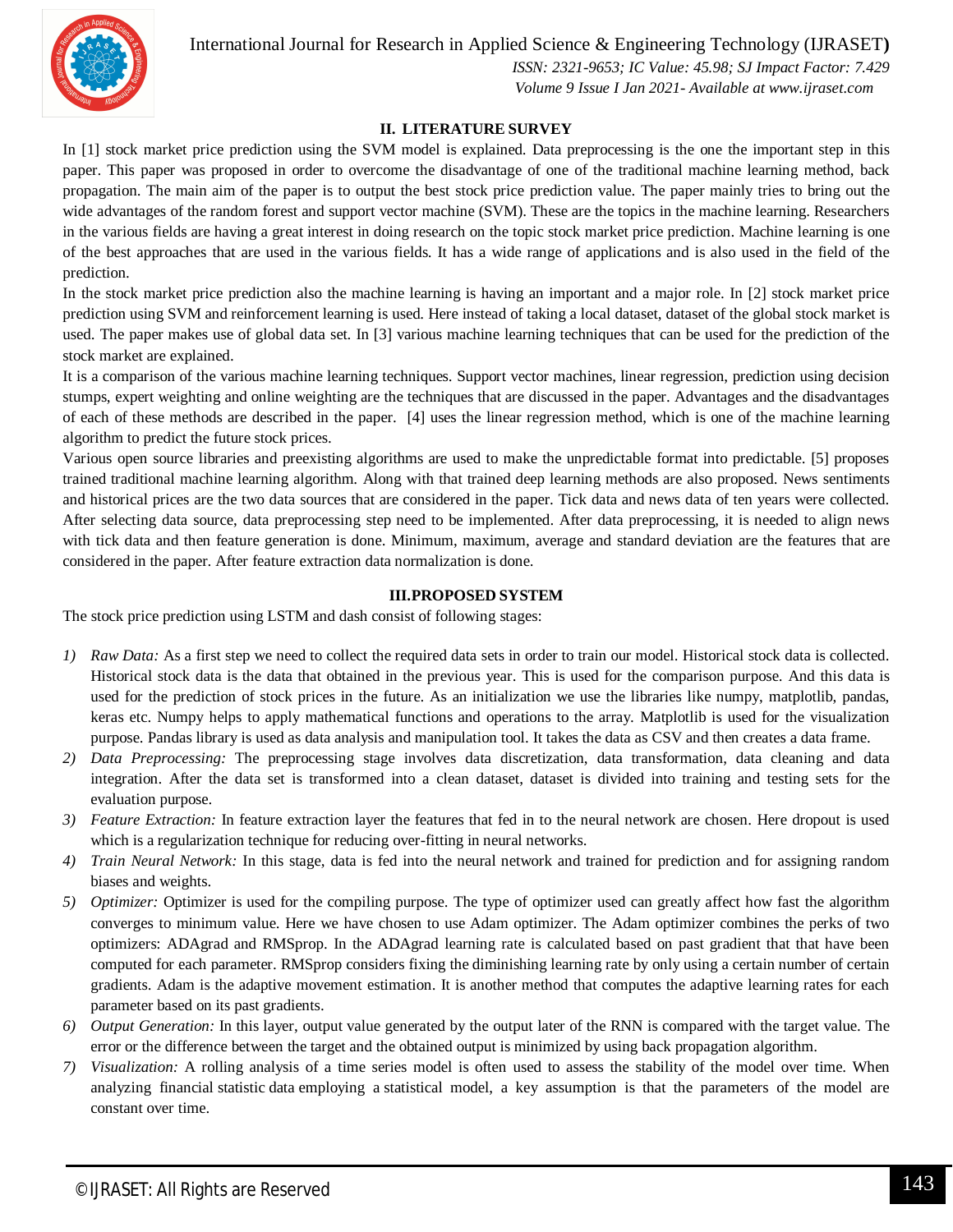

International Journal for Research in Applied Science & Engineering Technology (IJRASET**)**

 *ISSN: 2321-9653; IC Value: 45.98; SJ Impact Factor: 7.429 Volume 9 Issue I Jan 2021- Available at www.ijraset.com*

## **IV.CONCLUSIONS**

The popularity of stock market trading is growing extremely rapidly which is encouraging researchers to find out new methods for the prediction using the new techniques. The forecasting technique is not only helpful for researchers, but also helps investors or any person dealing with the stock market. In order to help to predict the stock indices a forecasting model with good accuracy is required. In this proposed system I have used one of the most precise forecasting technologies using RNN and LSTMs units which help investors or any person interested in the stock market by providing them an honest knowledge of the longer term situation of the stock exchange.

#### **REFERENCES**

- [1] S. K. Sushanth Kurdekar, "Stock price forecasting and recommendation system using machine learning techniques and sentiment analysis," 2008.
- [2] S. Shen, H. Jiang, and T. Zhang, "Stock market forecasting using machine learning algorithms,"Department of Electrical Engineering, Stanford University, Stanford, CA, pp. 1–5,2012.
- [3] V. H. Shah, "Machine learning techniques for stock prediction," Foundations of Machine Learning— Spring, vol. 1, no. 1, pp. 6–12, 2007.
- [4] K. Pahwa and N. Agarwal, "Stock market analysis using supervised machine learning," in 2019 International Conference on Machine Learning, Big Data, Cloud and Parallel Computing (COMITCon). IEEE, 2019, pp. 197–200.
- [5] W. E.-H. M. Mokalled and M. Jaber, "Automated stock price prediction using machine learning," in Proceedings of the Second Financial Narrative Processing Workshop (FNP 2019), 2019, pp. 16–24.